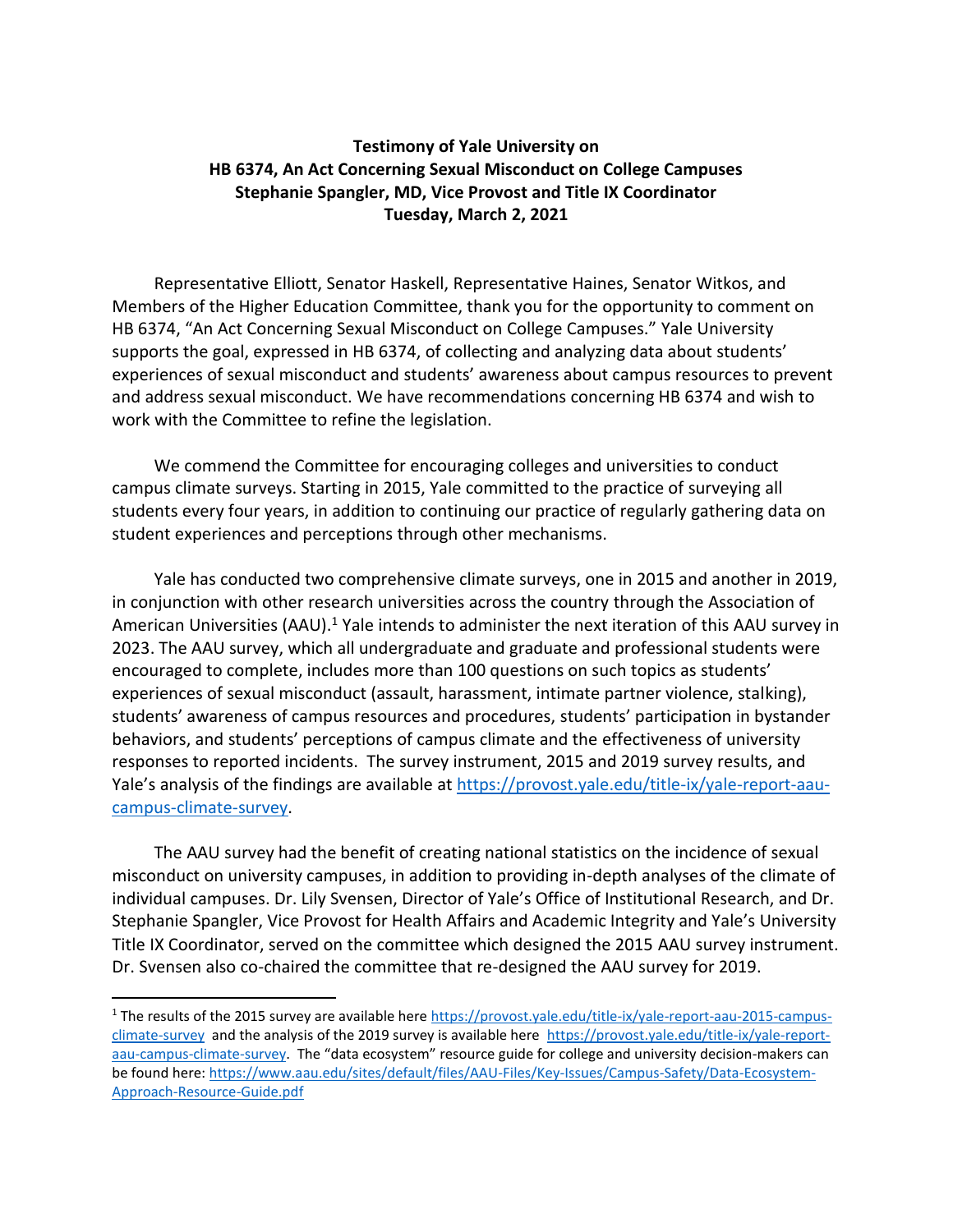The AAU survey is a valuable resource that we use in combination with other quantitative and qualitative methods for collecting information about our campus climate, such as targeted focus groups, analysis of trends in student complaints, focused assessments of individual schools within the university, and reviews of climate in individual academic departments. Dr. Svensen has written a guide for Yale and other campuses on the "data ecosystem" which supports this use of a range of methods to assess campus climate (enclosure).

Reflecting on our experience, we present the following recommendations regarding sections 2 and 3 of HB 6374:

- Together with the Association of American Universities (enclosure), we recommend that large-scale, quantitative, campus-wide surveys be conducted no more frequently than every four years. Developing and administering a high-quality comprehensive survey, including building campus energy for an adequate response rate, takes at least one year. Analyzing the data and communicating the findings to the campus can require another one to two years. Taking action in response to the findings begins with the initial data analysis but must necessarily continue following the final data analysis – and, of course, it takes even more time to assess the impact of new programs and initiatives. In short, the four-year cycle allows institutions to make full use of the information students have shared.
- We agree that institutions should solicit information and students should be given the opportunity to share their experiences more frequently than every four years. Largescale comprehensive surveys are powerful tools but have their limits and should be employed as part of a broader "data ecosystem" approach to engage the campus community more frequently in data collection and sexual misconduct prevention initiatives. Additionally, we believe that it is unlikely that a single survey instrument will be effective in reflecting the experiences of students on campuses that vary in size, composition, and programmatic focus. For example, some Connecticut colleges and universities are exclusively residential while others are largely commuter campuses; some are exclusively undergraduate while others have more graduate students than undergraduates. With these factors in mind, we recommend an alternative charge for the Council on Sexual Misconduct Surveys (the Council). More specifically we suggest that the Council should be charged to identify those aspects of campus climate—such as awareness of resources, experiences of sexual misconduct, perceptions of campus risk, knowledge of prevention strategies such as bystander intervention—that schools should examine on a regular basis using quantitative and qualitative methods that they select. Alternatively, or additionally, the Council could review and endorse an array of quantitative and qualitative tools, including surveys, from which institutions can choose in order to gather the most actionable data about the climate on their campuses.
- We ask that survey guidance issued by the Council preserve data collection efforts already underway on some campuses. More specifically, institutions that have already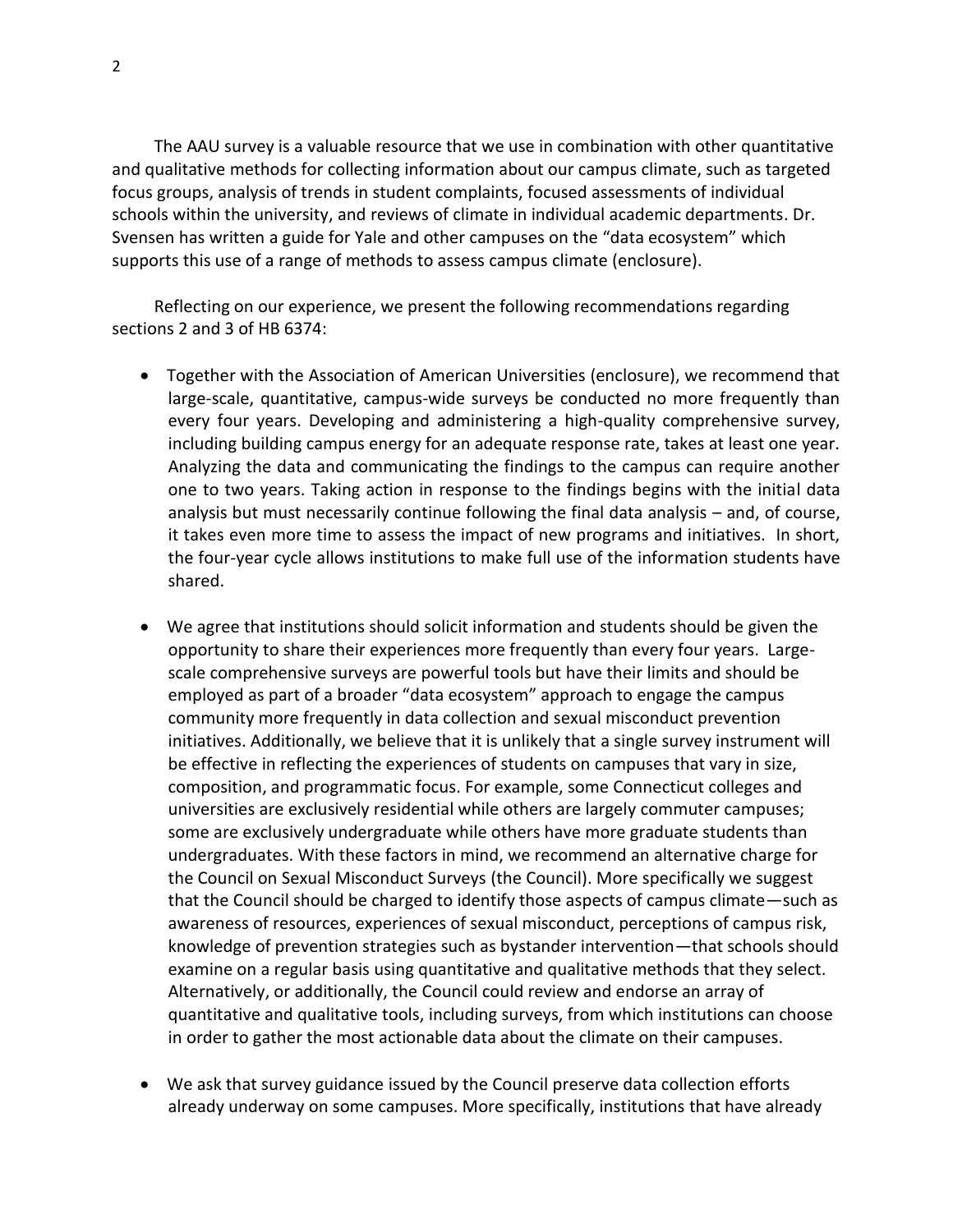begun to use one survey will be deprived of valuable longitudinal data if they are required to move to a new survey design—in sensitive topics such as sexual misconduct, even the same questions are likely to produce different results if they are recontextualized in a new survey instrument.

Lastly, HB 6374 contains provisions aimed at promoting safe and respectful campus communities by eliminating factors that may discourage students from coming forward when they have been impacted by sexual misconduct, which Yale supports. Yale policy assures students who report that they have experienced or witnessed sexual misconduct will not face disciplinary action for being under the influence of alcohol or other substances at the time of an incident. Yale adopted this policy because national and Yale data indicate that sexual misconduct involving students often coincides with the use of alcohol or other substances and that concerns about discipline for this coincidental activity may pose a barrier to reporting. Yale will continue to assess its "amnesty" policy to assess whether there are data suggesting that frequent, coincident conduct of other kinds may pose a barrier to reporting. We believe that institutional policies currently address the potential for disciplinary policies to discourage reporting.

We look forward to working with the proponents of this bill moving forward. Thank you for this opportunity to share our views on these important proposals.

Enclosure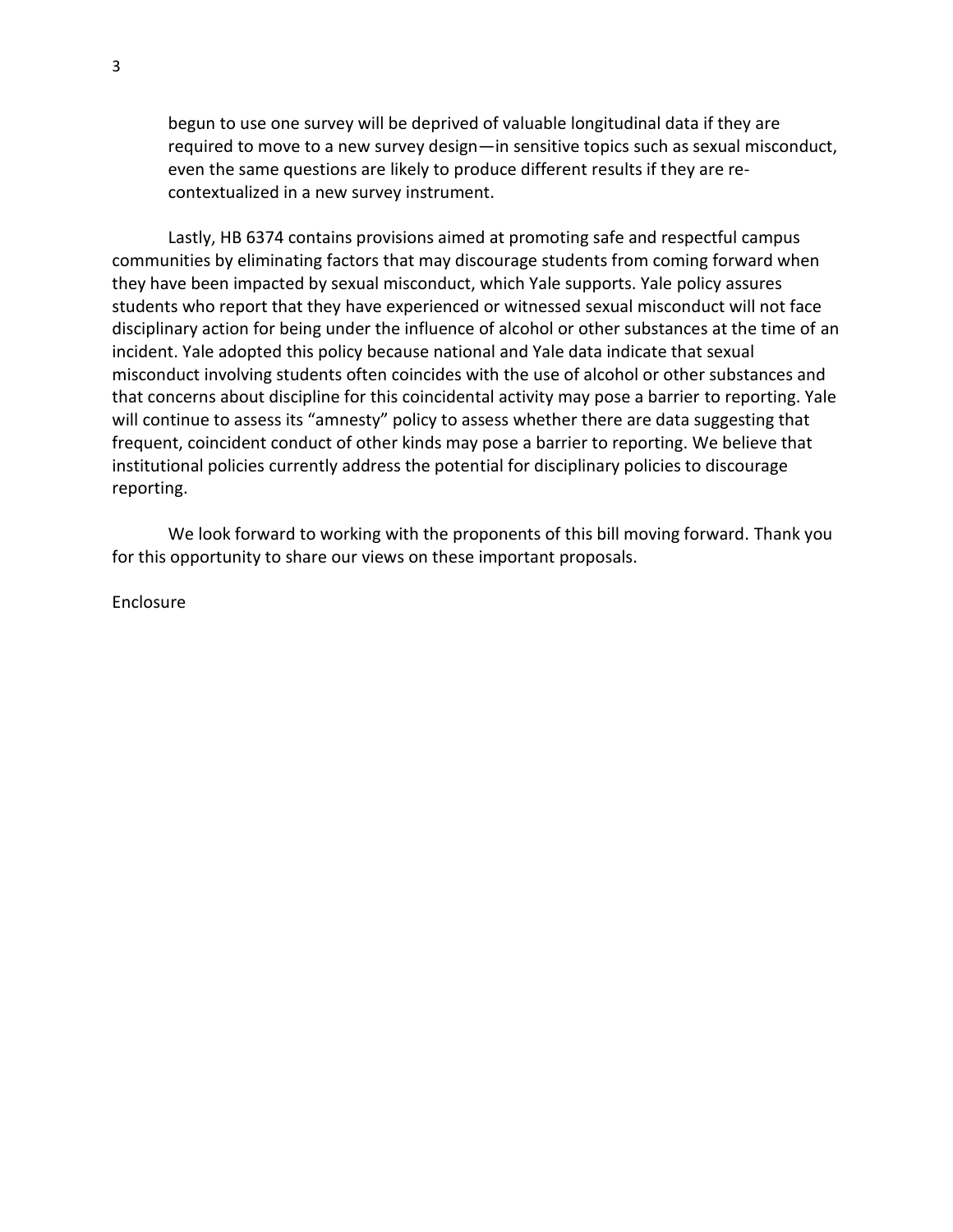

Boston University Brandeis University Brown University California Institute of Technology Carnegie Mellon University Case Western Reserve University Columbia University Cornell University Dartmouth College Duke University Emory University Georgia Institute of Technology Harvard University Indiana University Iowa State University The Johns Hopkins University Massachusetts Institute of Technology McGill University Michigan State University New York University Northwestern University The Ohio State University The Pennsylvania State University Princeton University Purdue University Rice University Rutgers University – New Brunswick Stanford University Stony Brook University – State University of New York Texas A&M University Tulane University University at Buffalo – State University of New York The University of Arizona University of California, Berkeley University of California, Davis University of California, Irvine University of California, Los Angeles University of California, San Diego University of California, Santa Barbara University of California, Santa Cruz The University of Chicago University of Colorado Boulder University of Florida University of Illinois, Urbana-Champaign The University of Iowa The University of Kansas University of Maryland, College Park University of Michigan University of Minnesota, Twin Cities University of Missouri, Columbia The University of North Carolina at Chapel Hill University of Oregon University of Pennsylvania

University of Pittsburgh University of Rochester University of Southern California The University of Texas at Austin University of Toronto The University of Utah University of Virginia University of Washington The University of Wisconsin - Madison Vanderbilt University Washington University in St. Louis Yale University

#### March 1, 2021

Stephanie Spangler, MD Vice Provost for Health Affairs & Academic Integrity and University Title IX Coordinator Yale University 2 Whitney Avenue New Haven, CT 06510

Dear Dr. Spangler,

In response to your request, the Association of American Universities (AAU) and its member universities are committed to protecting our students and ensuring our campuses are free of sexual assault and all forms of sexual misconduct. To understand the full depths of the problem on our campuses, in 2015 and in 2019, AAU and half of its membership conducted the largest-college based Campus Climate Survey on Sexual Assault and Misconduct. Through this effort, we were able to gain a greater understanding of the magnitude of this problem across university campuses and better inform institutions of policies, practices and procedures they could institute to address sexual assault and misconduct. We strongly believe that campus climate surveys are crucial to understanding campus specific issues pertaining to sexual assault and misconduct, and what campus interventions and programs have been most useful in addressing these issues.

AAU contracted with a national survey design firm to ensure the instrument used across our member campuses was validated to provide useful, comparable, and accurate research findings. Additionally, based on a recommendation from our members, we have only conducted this multicampus survey every four years. This four-year time period was recommended to us by several of our institutions as they maintained that this amount of time would provide them with time between survey periods to implement interventions and to then test if those interventions were successful. Furthermore, concerns were expressed that due to the length and content of these surveys, a higher frequency may lead to survey fatigue among students and ultimately reduce the response rate (and thus the overall utility of the survey itself). Of note, while these recommendations were made to AAU regarding best practices for a climate survey, some member institutions have implemented other survey cycles based on their institutional needs and contexts.

Campus climate and surveys designed to assess an individual campus climate are highly dependent on institutional context. For this reason, the AAU encourages any state or federal policy to allow institutional flexibility in the instrument used, the population surveyed, as well as the frequency of surveying campus populations.

Sincerely,

Imbulu Rebeh - Sudre

Kimberlee Eberle-Sudré Assistant Vice President for Policy Research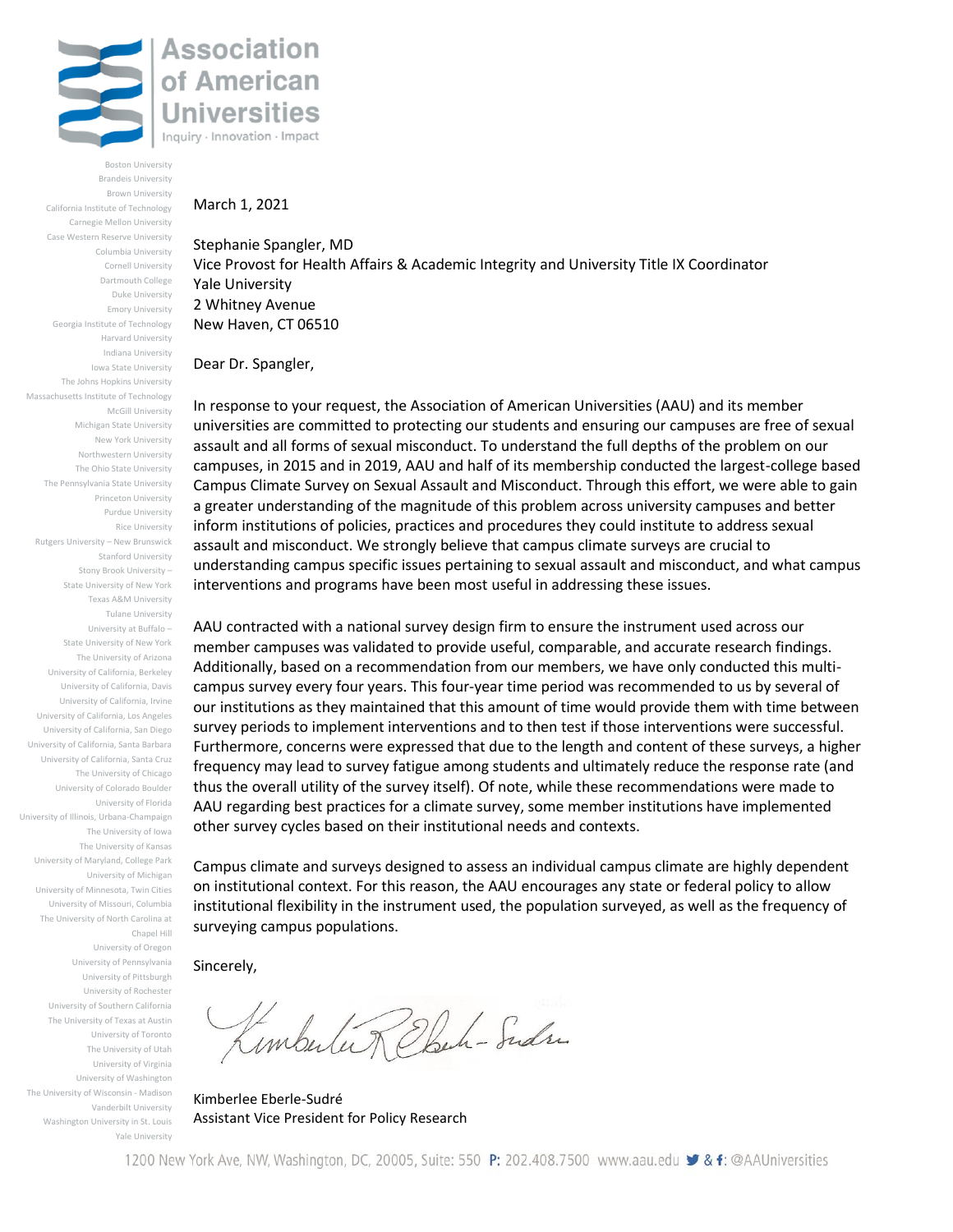# Moving Toward a "Data Ecosystem" to Assess Campus Responses to Sexual Assault **and Misconduct**

## **A Resource for College and University Decision-Makers**

4-13-17

Erin Driver-Linn, Harvard University erin\_driver-linn@harvard.edu

Lily Svensen, Yale University lily.svensen@yale.edu

Acknowledgements: This document summarizes a perspective developed through discussions with AAUDE (the AAU Data Exchange) and other institutional colleagues, in particular the following: K. Tracy Barnes, Brown University; Alicia Betsinger, Dartmouth College; Lucy Drotning, Columbia University; Marne Einarson, Cornell University; Stacey Lopez, University of Pennsylvania; Jed Marsh, Princeton University; Jagruti "Jag" Patel, Massachusetts Institute of Technology; Corrie Potter, Stanford University; and Lisa Wiland, Washington University in St. Louis. It has benefited as well from the thoughtful guidance of the AAU staff and suggestions from colleagues at Westat.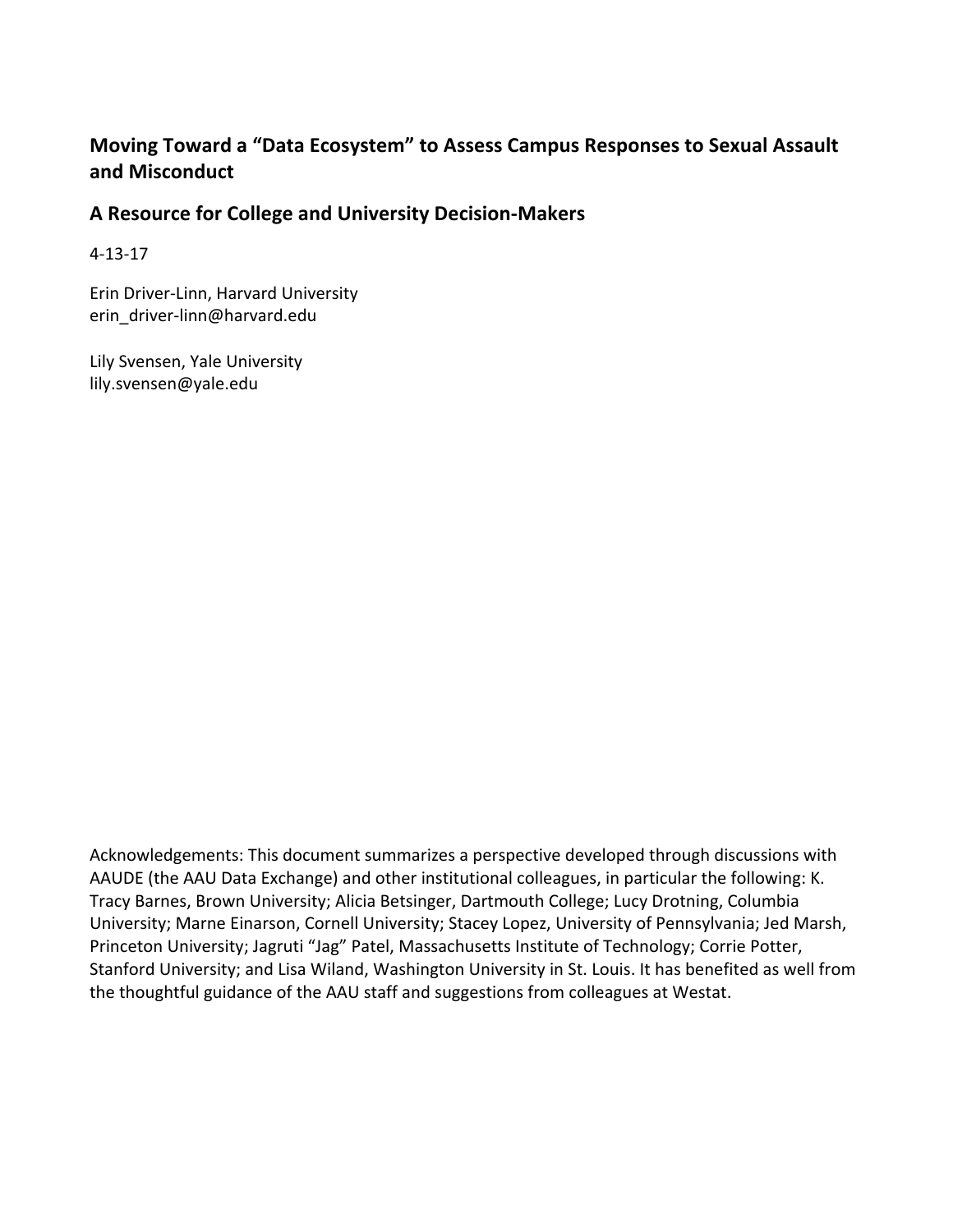## Moving Toward a "Data Ecosystem" to Assess Campus Responses to Sexual Assault and Misconduct

## **A Resource for College and University Decision-Makers**

This document is intended as a resource for College and University decision-makers as they determine which activities to undertake on their campuses related to understanding and preventing sexual assault and *misconduct, with full recognition that each institution has a different context and that no single approach is a* solution for all. We argue that institutions aspire to a "data ecosystem" approach to collecting data about sexual misconduct and assault rather than rely too heavily on any one data collection effort. This approach *emphasizes synthesis across data sources as a goal. One implication of this approach is that large-scale comparative surveys are best conducted with at least four years between iterations, and complemented by many other data collections.* 

In recent years, a number of higher education institutions have completed sexual assault and climate surveys to better understand the scope and nature of campus sexual misconduct (e.g., the AAU Campus Climate Survey on Sexual Assault and Sexual Misconduct, the Rutgers iSPEAK Pilot Campus Survey, the RTI instrument used in the Campus Sexual Assault Study). Now these colleges and universities are investing in organizational changes to address the results of those surveys and are in the process of making decisions about the scope and timing of the next round of surveys.

National conversations about how to assess campus culture meaningfully have focused on omnibus, largescale campus prevalence rate surveys. We suggest here that instead of focusing solely on large-scale prevalence rate surveys, institutions may want to take a multi-faceted approach, setting as an aspirational goal the establishment of an "ecosystem" of relevant data collection efforts that incorporates the use of both qualitative and quantitative methods. Consistent with a public health approach, this treatment of a complex issue also would align more clearly with the intricacy of student experiences and attitudes with respect to sexual misconduct on a particular campus. This multi-faceted effort requires detailed coordination to make the best use of a campus's resources and indeed, to make the best use of the data collected. Although each mode of data collection has strengths and limitations, a "mixed-methods" approach may be appropriate on many campuses and could maximize the understanding gained from investments in time and other resources.

As members of institutions that have undertaken climate surveys, we believe that widespread, systematic data collection is a critical part of any effort to address the pervasive and troubling occurrence of sexual assault and all forms of sexual misconduct on our campuses. We acknowledge that working toward broader and more effective data collection in this topic area presents a major challenge to our institutions. Surveys that are not based on sound evidence or tailored to individual campuses may provide institutions with insufficient information to continue the hard work of culture change.

We also offer guidance regarding the optimal interval between iterations of large-scale prevalence rate surveys, with a view toward tailoring the way that these surveys fit within the larger data collection ecosystem. An institution's decisions about the intended uses of survey data have significant methodological, practical, and programmatic implications. These, in turn, lead to insights regarding the ideal timing of different data collection methods, including large-scale prevalence rate surveys. We provide rationale in the body of this document for three overarching considerations while making decisions about the interval between campus sexual climate surveys: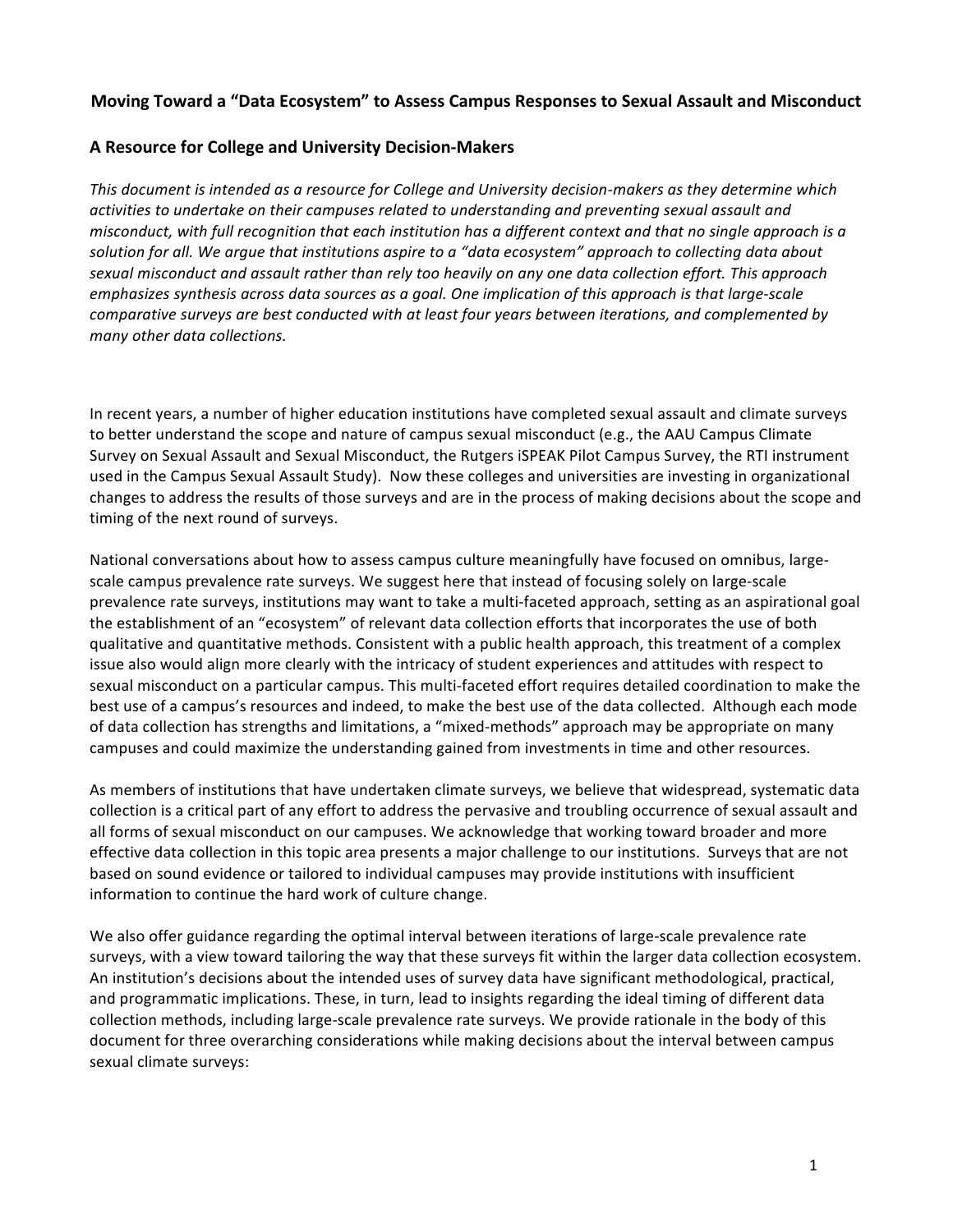- 1. Large-scale surveys are but one critical data collection mechanism within an ecosystem of other **important, related data collection activities**. Other data collection efforts that are institution- and program-specific should be undertaken in an ongoing way. Such data collection efforts are in fact taking place on most campuses already. They might include surveys, counts of incident reports, assessment of programmatic interventions, focus groups, and other projects, which complement large, comprehensive surveys.
- 2. An interval of once every four years for large-scale, comparative surveys will provide institutions the necessary time, flexibility, and resources to conduct other important data collection efforts, including the evaluation of practices and programs related to campus climate and sexual misconduct. Further, this four year time frame will increase the likelihood of achieving:
	- a. Valid comparison populations (new cohorts of college students in particular);
	- b. High response rates;
	- c. Time to draw on initial results to make changes on campus;
	- d. Good cost/benefit ratio for using limited institutional resources (e.g., on surveying versus other ways to address sexual assault and misconduct);
	- e. Sufficient lead-time to plan and implement an increasingly useful large-scale comparative survey; and
	- f. Meaningful target metrics to understand the results of interventions.
- 3. Peer institutions should work together to plan survey strategies and coordinate the use of shared, **institutionally appropriate questions.** Individual institutions must retain the ability to develop and ask only the survey questions that make sense for their own communities, but campuses should explore robust partnership across institutions. This type of collaboration allows for understanding of local prevalence rates and climate metrics within a broader context, helping immeasurably to interpret and act on results. We outline ways that institutions can work together to increase the power of the data they collect on their respective campuses.

## **An ecosystem of data collection**

Although large-scale surveys of prevalence rates should be viewed as an important step toward a full assessment of campus climate, they are too often treated as endpoints in culture change. This view obscures the importance of mixed assessment methods and risks hindering the campus culture change that these surveys are meant to spur. A campus-wide, omnibus prevalence rate and climate survey can be a major precipitating force in a cycle of in-depth, systematic campus climate assessment. This type of survey is not, however, designed to measure program effectiveness directly. Nor is it suited to measure short-term changes in prevalence rates. To maximize campus resources and the effectiveness of large-scale prevalence rate surveys, these surveys should dovetail with other data collection activities, many of which are taking place on campuses but perhaps not examined in coordination with larger efforts. For a set of issues as complicated as sexual assault and misconduct, it makes sense to triangulate, use descriptive metrics, regression analyses, qualitative summaries, and other tools to address different aspects of these problems.

All campuses have diverse data sources that are collected regularly and could be synthesized. But many campuses find it difficult to build robust, interconnected data practices that allow for systematic and relatively automated examination of trends around important metrics. Below, we give an example of how data collection regarding campus sexual misconduct could be organized to make the best use of campus resources. There are many types of data that can be collected and used, each with different attributes and collection timelines, but drawing largely on overlapping resources.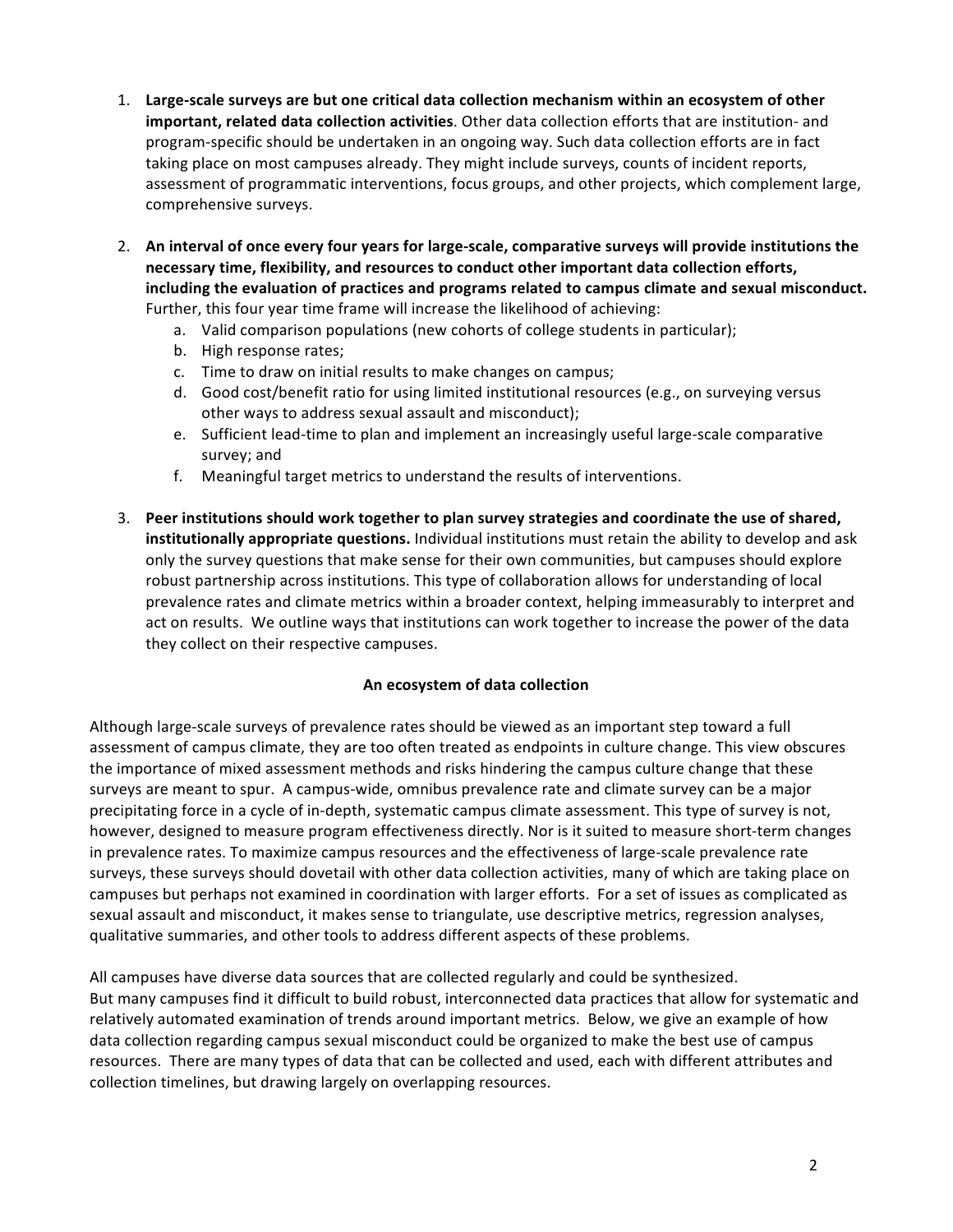## Benefits of the ecosystem approach

Taking an ecosystem approach on a sustained basis encourages a campus to coordinate data collection projects and synthesize the multiple types of data that result from a mix of institutional studies. In this way, it facilitates more effective use of institution-specific campus data and resources, as compared with pursuing only one type of data, or with collecting multiple types of data but viewing each type of data in isolation. Taken alone, any one of the types of studies represented below could give useful data to a campus. Used in combination, multiple research methods provide administrators access to actionable information about their campus climate that would not be accessible by means of any single data source.

|                                                                                                                                                                                                                                                                                                      | Hypothetical Ecosystem of Data Collection Related to Campus Sexual Misconduct and Climate                                                                                                                                                                     |                                           |                  |      |          |           |    |                  |                                                                                                                                                              |                  |  |
|------------------------------------------------------------------------------------------------------------------------------------------------------------------------------------------------------------------------------------------------------------------------------------------------------|---------------------------------------------------------------------------------------------------------------------------------------------------------------------------------------------------------------------------------------------------------------|-------------------------------------------|------------------|------|----------|-----------|----|------------------|--------------------------------------------------------------------------------------------------------------------------------------------------------------|------------------|--|
|                                                                                                                                                                                                                                                                                                      | <b>Academic Years</b>                                                                                                                                                                                                                                         |                                           |                  |      |          |           |    |                  |                                                                                                                                                              |                  |  |
| <b>Data Types and Uses</b>                                                                                                                                                                                                                                                                           | 1<br>Fall<br>Spr                                                                                                                                                                                                                                              | 2<br>Fall<br>Spr                          | 3<br>Fall<br>Spr | Fall | 4<br>Spr | 5<br>Fall | Sp | 6<br>Fall<br>Spr | 7<br>Fall<br>Spr                                                                                                                                             | 8<br>Fall<br>Spr |  |
| <b>Counts of behaviors</b><br>For example: reports of<br>misconduct, both formal and<br>informal; police, alcohol, and<br>administrative board<br>incidents, etc.                                                                                                                                    | Consistent, rolling documentation, analyzed each semester                                                                                                                                                                                                     |                                           |                  |      |          |           |    |                  |                                                                                                                                                              |                  |  |
| Localized sampling of                                                                                                                                                                                                                                                                                |                                                                                                                                                                                                                                                               |                                           |                  |      |          |           |    |                  |                                                                                                                                                              |                  |  |
| attitudes and                                                                                                                                                                                                                                                                                        | Annual collections of attitudes and experiences for targeted populations (e.g.,                                                                                                                                                                               |                                           |                  |      |          |           |    |                  |                                                                                                                                                              |                  |  |
| experiences<br>Include items on appropriate,<br>regular instruments to track<br>limited questions by sub-<br>group.                                                                                                                                                                                  | freshman) tracked over time. This may be done through surveys or other<br>instruments that are suited to a more limited scope of inquiry and can be<br>systematically administered over multiple years.                                                       |                                           |                  |      |          |           |    |                  |                                                                                                                                                              |                  |  |
| Comprehensive,                                                                                                                                                                                                                                                                                       |                                                                                                                                                                                                                                                               |                                           |                  |      |          |           |    |                  |                                                                                                                                                              |                  |  |
| comparative surveys of                                                                                                                                                                                                                                                                               | Incentivized census and/or samples every four years (i.e., once per                                                                                                                                                                                           |                                           |                  |      |          |           |    |                  |                                                                                                                                                              |                  |  |
| prevalence and climate<br>Consistency in time scale of<br>questions is important (e.g.,<br>experiences of sexual assault<br>since entering college) as is<br>consistency of comparative<br>populations (e.g., seniors).                                                                              | undergraduate cohort), to maximize response rates, validity of comparisons,<br>and make good use of resources, with time in between to design and<br>implement responsive programming; compare to annual collections of<br>prevalence in targeted populations |                                           |                  |      |          |           |    |                  |                                                                                                                                                              |                  |  |
| <b>Question-based data</b>                                                                                                                                                                                                                                                                           |                                                                                                                                                                                                                                                               | $\rightarrow$ $\rightarrow$ $\rightarrow$ |                  |      |          |           |    |                  |                                                                                                                                                              |                  |  |
| collection<br>Design research program to<br>collect information about<br>specific issues (e.g., the<br>experiences of the LGBTQ<br>population).                                                                                                                                                      | <del>0→0→Ω→0</del><br>Mixed methods, such as focus groups, targeted surveys, pilot studies, quasi-<br>experiments, etc., with write-ups of results overall; Parallel research questions<br>at any one time                                                    |                                           |                  |      |          |           |    |                  |                                                                                                                                                              |                  |  |
| <b>Program evaluation</b>                                                                                                                                                                                                                                                                            |                                                                                                                                                                                                                                                               |                                           | ITTE S           |      |          |           |    |                  |                                                                                                                                                              |                  |  |
| Assess effectiveness and<br>evaluate impact of<br>interventions (e.g., bystander<br>training program).                                                                                                                                                                                               | evaluate<br>design/pilot<br>design/pilot<br>implement<br>implement<br>evaluate<br>Design/pilot over one year, refined implementation next year, track metrics<br>years 2 and 3, formal evaluation in year 4                                                   |                                           |                  |      |          |           |    |                  |                                                                                                                                                              |                  |  |
| <b>Synthesis</b>                                                                                                                                                                                                                                                                                     |                                                                                                                                                                                                                                                               |                                           |                  |      |          |           |    |                  |                                                                                                                                                              |                  |  |
| A campus office (e.g.,<br>institutional research, Title IX)<br>should be charged to look at<br>the whole picture of data<br>collected and present to<br>stakeholders and community<br>at meaningful intervals, likely<br>in the year just following a<br>large comprehensive,<br>comparative survey. |                                                                                                                                                                                                                                                               | comprehensive, comparative survey         |                  |      |          |           |    |                  | Synthesize the data collection efforts above and present to stakeholders and<br>community at meaningful intervals, likely in the year just following a large |                  |  |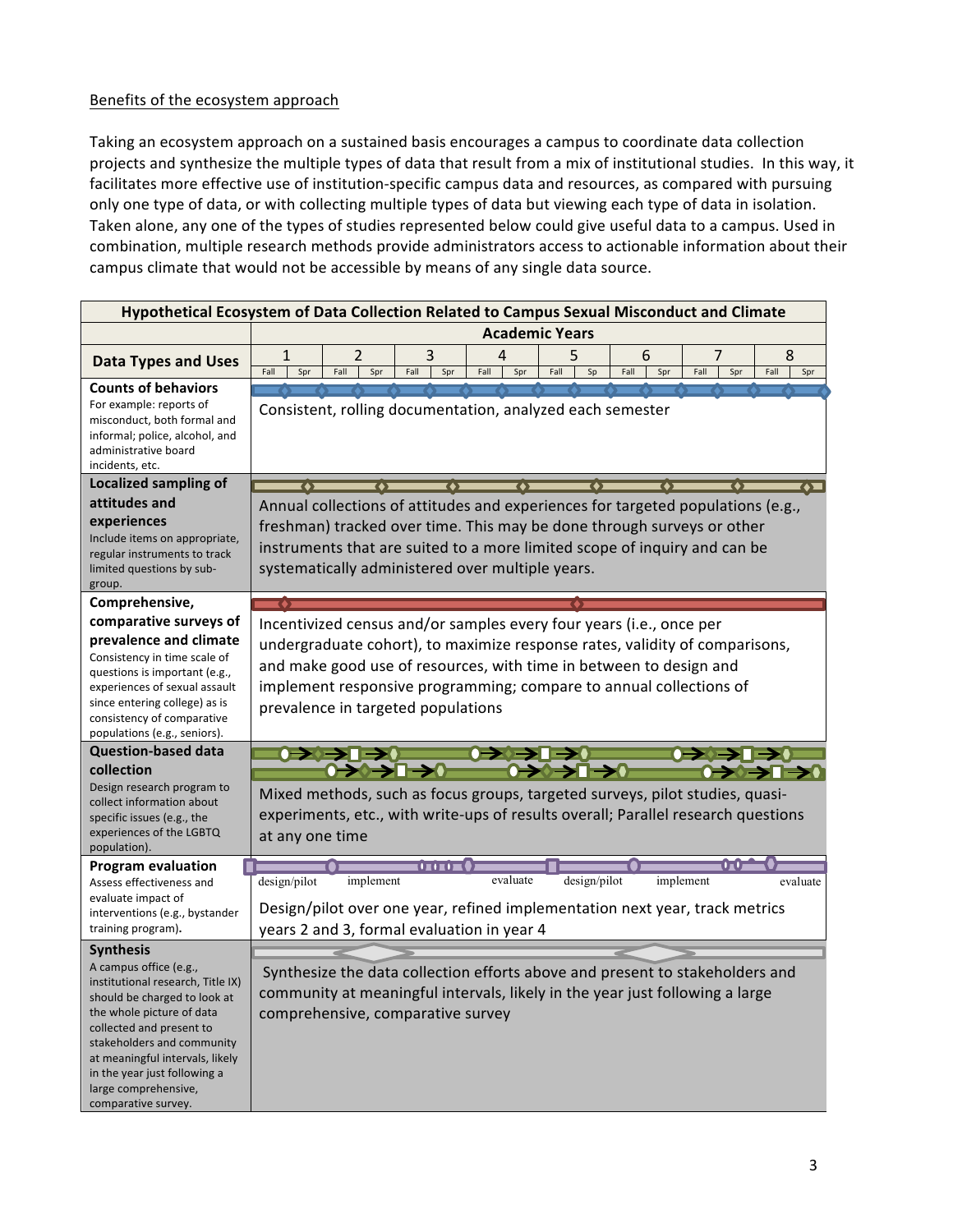Running a large-scale quantitative survey can give administrators access to a wealth of data, but the presence of high-quality quantitative data is not enough for an institution to understand the richer context of survey responses. For example, a campus could find in their data that students are not knowledgeable about where they should go for help if they experienced sexual misconduct on campus. This is a valuable piece of information, but does not tell administrators *why* students felt uninformed about the institution's resources. As a follow-up study, the school could run a separate, more qualitative study of campus culture, such as with focus groups that target particular groups of interest, to give administrators a better understanding of how they should address the gap in student knowledge they found in the initial quantitative survey. As a result, administrators could find that students are aware of all of their options, but unsure of which one to contact first. Alternatively, they could find that students are confused about which campus resources to contact depending on the type of sexual misconduct they have experienced. Aligning multiple research methods in this way would give administrators better insight into where additional resources would be most effective in improving student awareness of campus resources.

An ecosystem approach also embraces simultaneous campus research projects geared toward understanding separate communities that might have very different concerns, for example undergraduate versus graduate and professional students. The AAU aggregate survey data, for example, showed that, across institutions, undergraduates experienced various types of sexual misconduct at very different rates compared to graduate and professional students. And at some participating institutions, undergraduates and graduate/professional students responded most strongly to different aspects of the survey results. For example, undergraduates emphasized concern with sexual assault rates while graduate and professional students emphasized concern with sexual harassment by faculty. Different research initiatives would be required to delve further into these different areas of concern. It would be feasible to carry out such initiatives simultaneously, provided a collective effort to tailor campus resources to smaller-scale, coordinated projects.

As we have all observed, there are tradeoffs involved in decision-making about data collection. For example, if a survey is too long, response rates tend to go down. It is typically not advisable to ask students to fill out many open-ended, qualitative survey questions in addition to a long series of closed-ended survey items. The goals of gathering rich qualitative responses and banks of quantitative surveys therefore are likely to be better served if not combined. When they are combined, data quality can suffer.

Similarly, either quantitative or qualitative data collected using different methods may yield contradictory results. Indeed, given the complexity of the underlying issues involved, diverse results may be expected. An ecosystem approach will aid in making tradeoffs, and in the deeper understanding demanded by ongoing data collection to get at meaningful interpretations of initially contradictory findings.

If campuses come to a better understanding of how their existing and planned data sources are connected, it will enable an increasingly systemic, and therefore powerful, approach. While aspirational for most campuses, we believe this approach has the potential to benefit additional areas of campus life. Just as schools increasingly perform data collection to study sexual misconduct, they also pursue data regarding a variety of topics that are of great interest to our communities and other bodies. These are topics such as cultural diversity, mental health, and academic support. In light of the variety of data sources that we ask students to contribute their time and energy to populating (e.g., by filling out surveys or participating in focus groups), it is increasingly important that administrators coordinate these varying data collection efforts within a campus. This will help to limit interference among simultaneous data activities and help to maximize campus resources.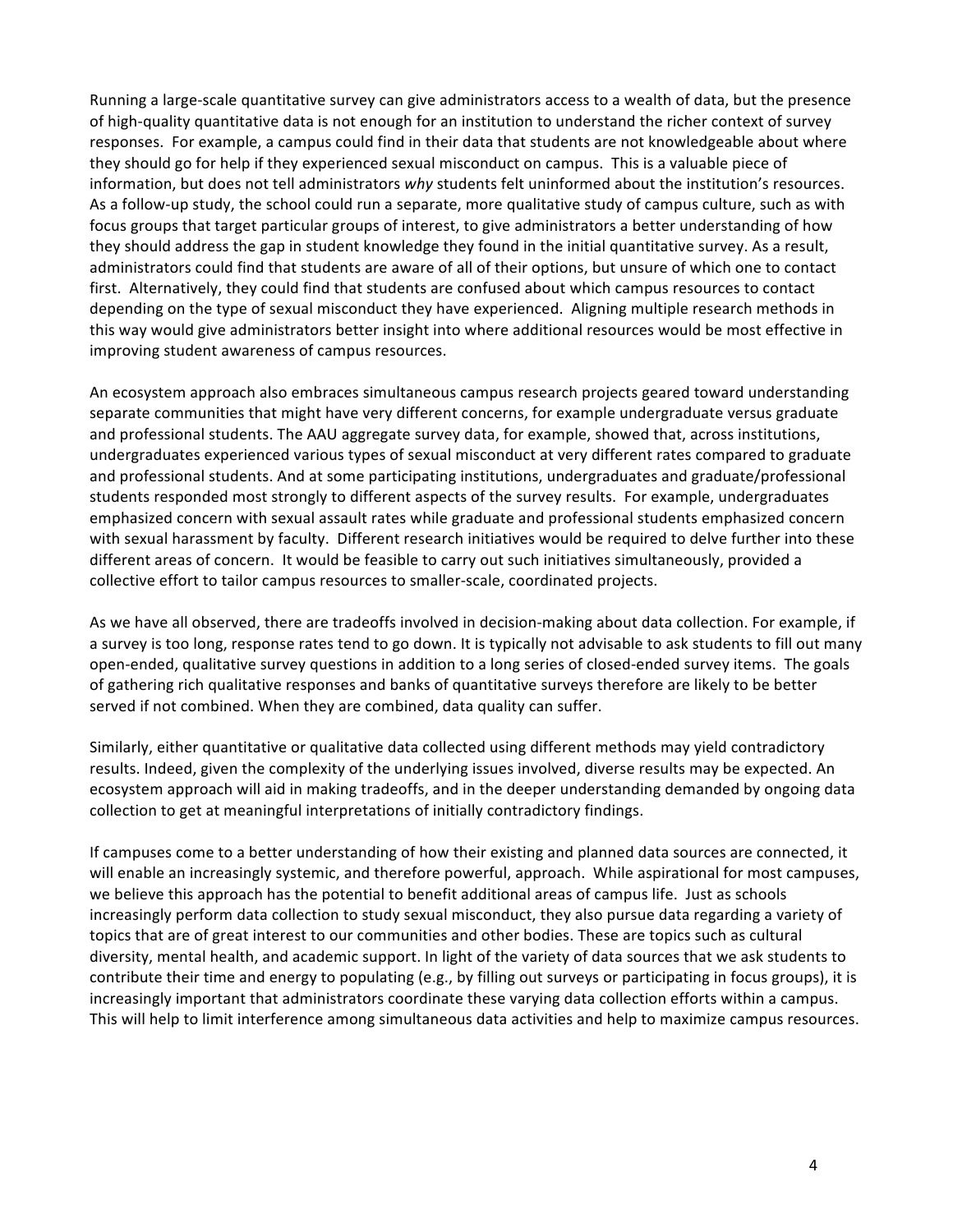### **Rationale for a four-year cycle**

The logic for a four-year interval between large-scale prevalence rate surveys has multiple, interrelated components. Even at the most well-resourced campuses, the steps required for a successful campus-wide prevalence rate survey take time: initial design, pilot test, finalize design, advertise survey, field survey, manipulate and analyze survey results, communicate findings to all stakeholders, utilize results to inform programs and practices. At a minimum, the process of preparing a campus for this type of survey takes well over a year. Even if a campus has a survey instrument available, survey administration is a lengthy process. Experienced institutional researchers suggest it takes two years to plan, administer, and analyze the results of a large survey like this, plus an additional 1-2 years to communicate results to all corners of a campus and work with stakeholders to determine how to use those results most effectively. In addition to significant time demands, there are substantial methodological, practical, and ethical considerations that justify an interval of four or more years between iterations of a large-scale campus prevalence rate survey.

#### Methodological considerations

Importance of having high response rates. Findings may not be representative of the campus community unless a large fraction of sample members participate. A high response rate is critical for allowing analysts to calculate statistically reliable estimates and drill into the data set for insights about the student experience. For example, some schools had such high response rates to their campus sexual climate surveys that analysts were able to generate prevalence rate estimates for demographic groups that are not typically well-represented in smaller samples (e.g., male students).

The significant efforts required to yield high response rates to a campus-wide survey would be virtually impossible to repeat on an annual or biannual basis. One solution to reconcile this reality with a desire or compliance-based need for more frequent campus climate surveys is to consider a sampling approach, in which a representative sample of students are invited to take the survey, as opposed to a census approach, in which all students are invited to take the survey. Some sexual assault and misconduct surveys have been designed for such a sampling approach. On the other hand, students on some campuses have argued against a sampling approach and advocated strongly for the census approach, on the grounds that all students should have the opportunity to voice their views and experiences regarding sexual assault and climate. In addition, institutions may want to analyze the relative pros and cons of census versus sampling methodologies on their campuses in terms of expense and time. Regardless of whether institutions adopt a sampling or census approach, ensuring representativeness is very important for interpretation of results. When using either approach, the methodological, practical, and ethical considerations discussed below are relevant.

Survey fatigue and completion of questions. Data quality suffers with increased survey frequency, typically because response rates become lower as survey populations become inundated with surveys and tire of participating in them. Frequent surveys stretch the goodwill of the student body to volunteer for surveys, whether participants are paid or not. Colleges and universities administer many different surveys per year, in addition to efforts to measure campus sexual climate. Survey fatigue can damage data quality across multiple topics an institution wishes to measure. For example, on some campuses, the administrative focus on the survey of sexual assault and misconduct was directly associated with a marked decrease in participation in other cyclical campus surveys, which those campuses relied on heavily for other aspects of their academic mission (e.g., measuring student satisfaction with academic advising resources). At those schools, high response rates and resultant high data quality on campus sexual climate surveys came at the cost of data quality - and therefore  $data$ -driven decision-making capability  $-$  in other topic areas.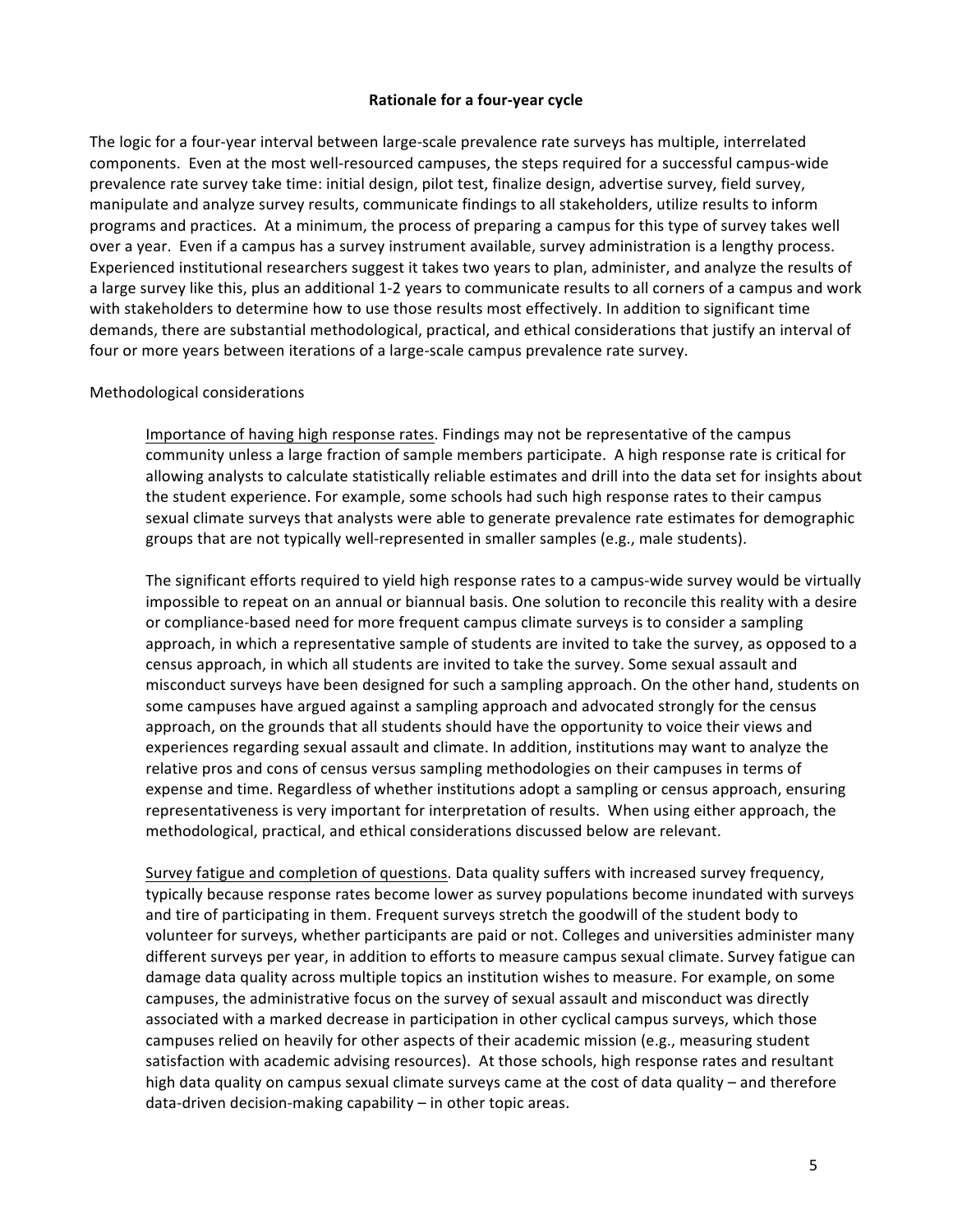Insufficient time to measure changes in target metrics. While prevalence rates might provide indirect evidence of the progress that a campus is making toward a healthier climate, that progress is unlikely to proceed fast enough to be registered annually or even biannually. Results can be difficult to interpret if insufficient time has elapsed for the designated metrics (i.e., prevalence and incidence rates) to change prior to re-measurement. Longer intervals between surveys make better use of campus resources as they are more likely to capture evidence of change as it occurs. Difficulties inherent to short intervals between measurements of prevalence rates are compounded by the fact that the personnel dedicated to administering these surveys are also frequently tasked with implementing programmatic changes in response to the survey results. Short intervals between surveys require personnel to shift focus back to running surveys, away from the hands-on work of improving campus education and responses to sexual misconduct. Externally-mandated annual or biannual surveys therefore could have the unintended consequence of cutting down or slowing an institution's ability to create the culture change that these surveys are meant to promote.

Omnibus surveys not suited to program evaluation. Campus-wide prevalence rate surveys can inspire changes to campus programming, but these surveys are not effective tools to evaluate the resulting programs. As campuses devote resources to trying new approaches in sexual misconduct prevention and education, campus leaders need to know which initiatives are working and which are not. Largescale surveys on their own will not provide campus leaders the information they need to deploy effective prevention and education strategies. If prevalence rate surveys must be run annually or biannually, campuses would likely need to devote resources to running those surveys that otherwise could have been used for program evaluation.

### Practical considerations

Resource trade-offs. Time is one of the most limited resources for members of college and university campuses. Quite simply, prioritizing one activity requires the de-prioritization of other activities on our campuses. For example, student involvement in launching sexual assault and climate surveys is critical in that student leaders tend to be more effective than administrators or faculty in encouraging campus participation. However, that effectiveness is costly to the student leaders and to the university, as promoting a survey removes those students from valuable alternative campus activities.

Similarly, it is all too likely that the same administrators tasked with creating and running campus education and response to sexual misconduct are also deeply involved in survey activities. We've seen that successful comprehensive surveys require a coordinated "all hands on deck" approach, for example at institutions with the highest response rates to large-scale comparative omnibus surveys. The impact of this resource dedication is broad and difficult to measure given that there are many important issues surrounding campus sexual climate to be addressed, including specific areas of education and reporting that are mandated by state and federal offices.

Finally, the administration of high quality prevalence rate surveys is expensive. A successful survey or other assessment project requires significant staffing and resource allocation. For example, monetary incentives for survey participation are often used to increase campus response rates and in turn, increase the reliability of the data. The cost of survey incentives typically ranges from \$5 to \$25 per student. An institution with 20,000 undergraduates might choose to survey a representative sample of 6,000 students, translating to a cost of \$30,000 to \$150,000. This single line item can be a major expenditure for an institution, yet does not preclude the need for additional resource allocation to ensure a project's success. These surveys must be approached in a way that is realistic given a school's financial resources. Such projects must also be designed to be sustainable over time if they are to change practice and programming on the ground, operating in tandem with an institution's ongoing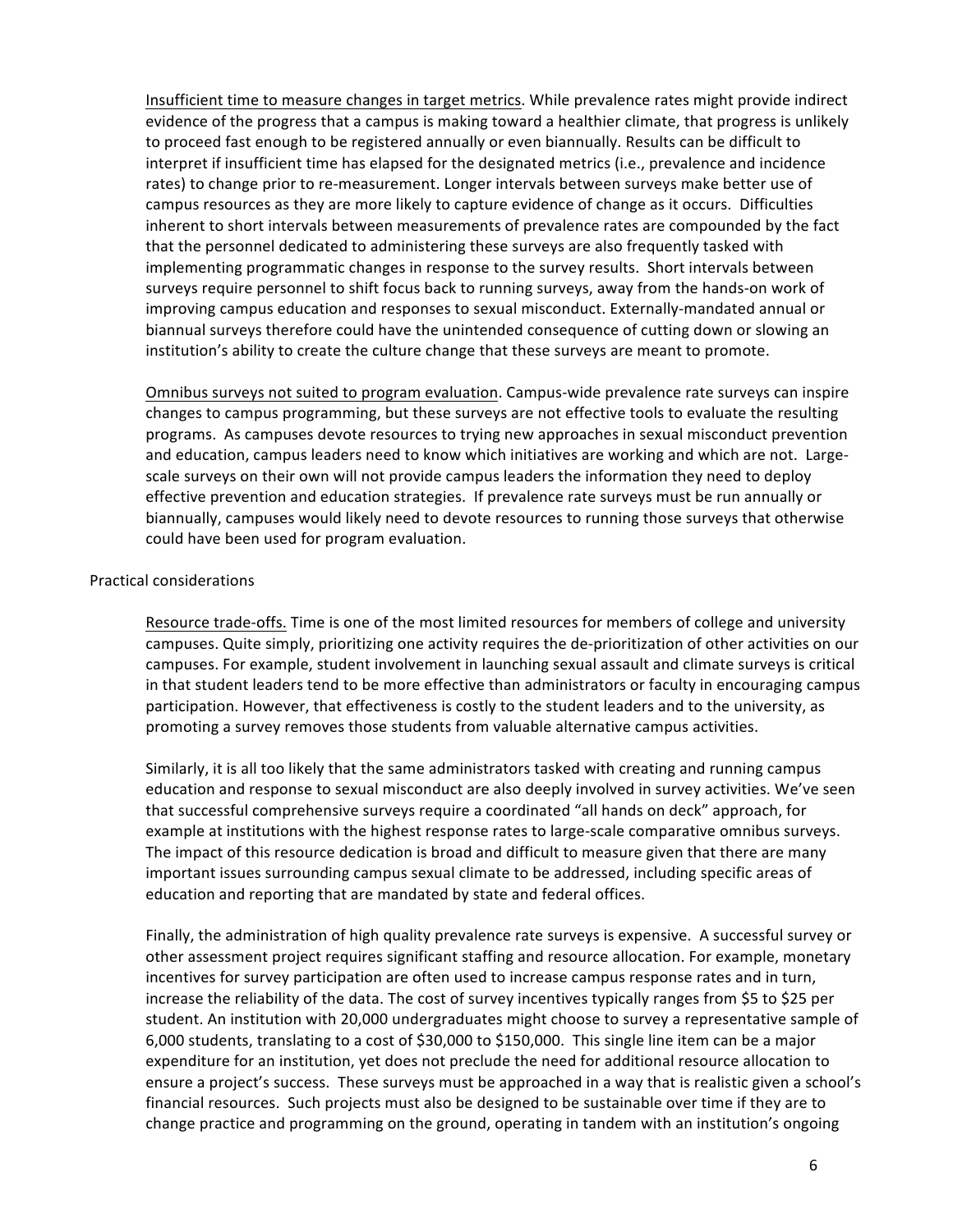support for extensive statistical reporting to the internal and external entities charged with tracking campus sexual misconduct education and response. For example, increasing the frequency of largescale prevalence rate surveys could lead to redundancies with existing campus data efforts such as annual Clery Reports.

## Ethical considerations

Frequent administration increases risk of adverse impact on students. Some students have expressed how difficult it is to answer questions about sexual assault and sexual misconduct. Answering such questions can trigger emotional reactions that interfere with an individual's academic and personal wellbeing. Although there is a clear need to collect these data, it is worth considering how to do so in a way that minimizes the potential for adverse impact on students.

During the data collection period of large-scale surveys, administrators on some campuses heard from students who felt the survey was upsetting, suggesting that surveys of this type should be administered less frequently. Administrators also heard from students who expressed a desire for more frequent opportunities to share their perspectives with leaders on their campuses. One solution may be for campuses to implement standing online survey forms available to students annually or year-round, as a supplemental data collection mechanism in the interim between campus-wide survey efforts that occur every 4-5 years. In this way, students who would like to share their experience could choose to do so, students who would prefer not to be asked to take a survey may choose not to seek out the survey forms, and administrators would have a method to seek fairly continuous campus feedback without the substantial resource burden of undertaking a full campus-wide prevalence rate survey.

Responsibility to use data collected from students. We believe that students' trust in their institutions and in higher education administration is an important cultural value. Such trust is built up over time and our experience is that it is furthered when students see that survey results are taken seriously and utilized. Conversely, student trust is diminished when such data use is not apparent. It takes time to sufficiently analyze, discuss results, and make cogent use of those results in ways that are visible to our communities. 

## **Maximizing the value of large-scale, comparative surveys**

We have proposed some methodological, practical, and other considerations around the timing of large-scale surveys. We now turn to the question of how to maximize the comparative power of the data gathered by these instruments. Establishing the ability to compare data sets from different institutions is difficult, but there is widespread agreement among researchers that meaningful benchmarks are crucial to addressing sexual assault and misconduct at our institutions. As outlined in the *Report on the AAU Climate Survey on Sexual Assault and Sexual Misconduct*: 

Prior studies of campus sexual assault and misconduct have been implemented for a small number of IHEs [Institutions of Higher Education] or for a national sample of students with relatively small samples for any particular IHE. To date, comparisons across surveys have been problematic because of different methodologies and different definitions. The AAU study is one of the first to implement a uniform methodology across multiple IHEs and to produce statistically reliable estimates for each IHE.

The use of common methodologies and definitions allows for much clearer interpretation of the scope of sexual assault and misconduct. For example, the estimate that "1 in 4" or "1 in 5" female undergraduates have experienced sexual assault since entering college has been much discussed. To understand what the best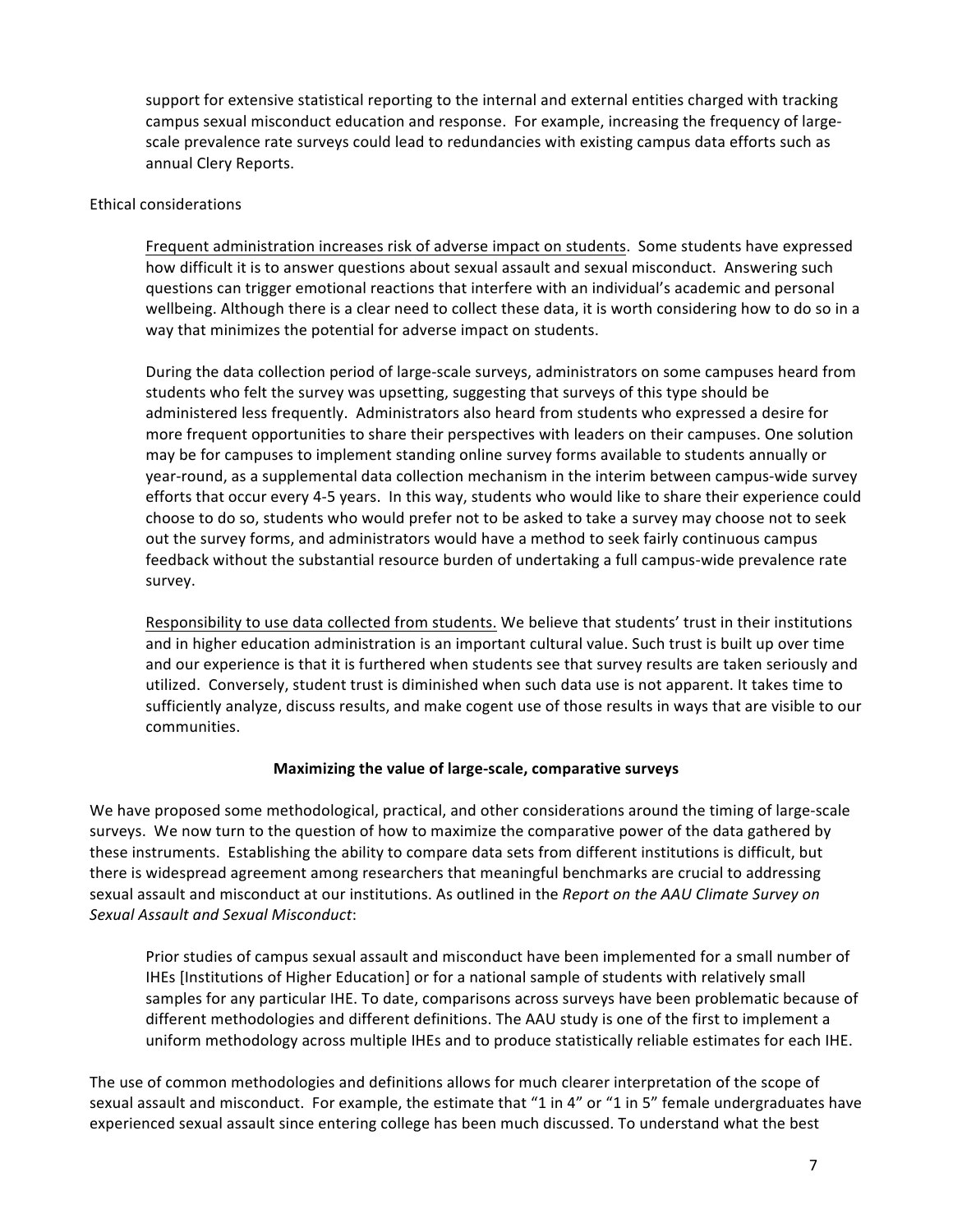estimate on a campus really is, and to understand whether prevalence rates change over time, consistent methods should be employed across iterations of a survey. Some critical survey features, such as the timeframe being measured and the sub-populations being compared, should be constructed the same way each time a large-scale survey is run.

This primary guideline regarding consistency of survey methods raises questions that institutions should discuss internally and with their peers in preparation for future campus prevalence rate surveys. For example, institutions should review the implications of a survey time-frame such as "since entering the institution" to determine whether it is valid to compare data between campuses that follow different academic calendars, or to compare prevalence rates that were gathered at different times of year (e.g., a survey run in early fall compared with a survey run in the late spring). Institutions might also find that they need to be able to customize substantial portions of a large-scale survey, in cases of questions that are most valuable because of their specificity to the campus rather than comparatively across campuses or over time (e.g., measuring student awareness about policies that exist at a single university). Although institutions might find value in collaborating on survey instruments, collaboration should occur solely at the discretion of the institution, to ensure that the entirety of a survey project is tuned to the specific needs and culture of the institution.

#### **Institutional Case Study, Spring 2016**

New external mandates have given some institutions experience with annual prevalence rate surveys. For example, one private university in the Northeast recently completed its second of three annual iterations of the same prevalence rate survey of undergraduate and graduate students. Several of the concerns described above have affected the institution's students and administrators as a direct result of repeating a survey on an annual schedule.

Recognizing the need to maintain a reasonably high response rate in the second cycle of their survey, the university proactively doubled their incentive budget and greatly augmented their communication plan with a very significant social media component that was broadcast on multiple platforms. While these efforts enabled the university to achieve a very respectable response rate of 47%, their response rate for year two was 5% below the result achieved in the first survey. 

Some returning students, particularly those who feel they have no direct experience with sexual misconduct, have questioned the need to answer the same questions about their experiences with campus sexual misconduct that they answered last year. These concerns are echoed in the response rate, which lagged behind that of the first survey iteration despite the campus dedicating considerable additional resources to promoting the second survey.

Perhaps most worryingly, some students who have had personal experience with sexual misconduct have found the additional promotional materials and email reminders to be sources of emotional distress. These students acknowledged the importance of the survey—and were willing to deal with the stress of completing the first survey but found the second administration one year later to be even more "highly stressful" and "anxiety-inducing" than the first administration.

Although the second survey provided an opportunity to follow-up on questions that emerged from the first survey, administrators found it challenging to design, test, and implement changes prior to fielding the second survey, and there is growing concern that rapidly repeated omnibus surveys may not be sustainable over the longer term.

Benchmarking also benefits institutions by helping to build an audience for analysis. Being able to point to a meaningful comparison group can give great insight about data, but it can also help to foster campus interest in a school's own results. At some schools, it was observed that campus stakeholders such as students, faculty, or other administrators, were particularly interested in data presentations that offered side-by-side comparisons between the home school and other similar institutions. Campus-wide interest helps generate campus-wide culture change.